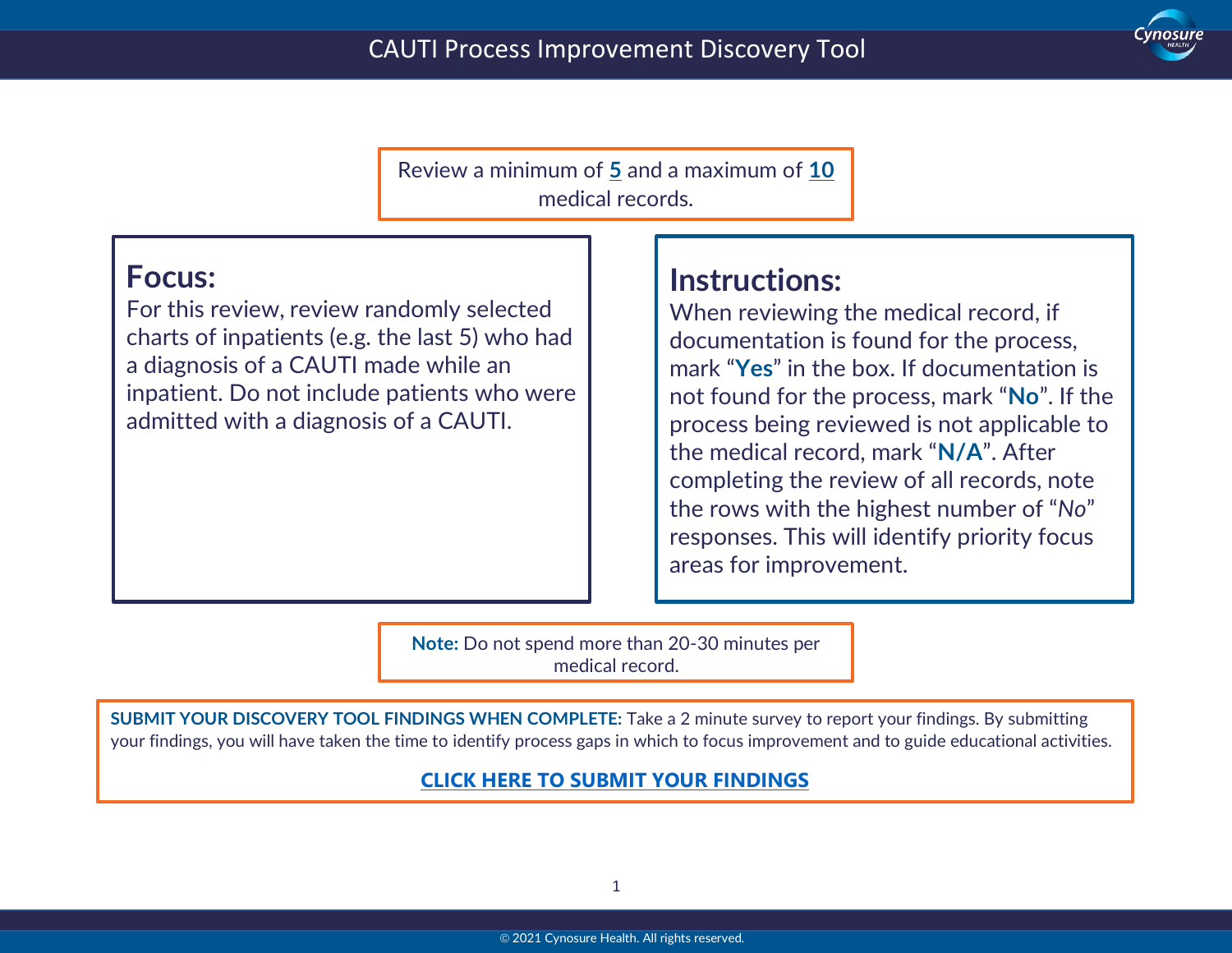# CAUTI Process Improvement Discovery Tool

Cynosure

 $\ddot{}$ 

| <b>Chart Identifier</b>           |                                                                                                                                                                                                                                                | Pt A | Pt B | Pt C | Pt D | Pt E | Pt <sub>F</sub> | Pt G | Pt H | PtI | Pt J |
|-----------------------------------|------------------------------------------------------------------------------------------------------------------------------------------------------------------------------------------------------------------------------------------------|------|------|------|------|------|-----------------|------|------|-----|------|
|                                   |                                                                                                                                                                                                                                                |      |      |      |      |      |                 |      |      |     |      |
| (INSERTION) The patient had:      |                                                                                                                                                                                                                                                |      |      |      |      |      |                 |      |      |     |      |
|                                   | An order to insert a urinary catheter                                                                                                                                                                                                          |      |      |      |      |      |                 |      |      |     |      |
|                                   | A hospital-defined clinical indication for a<br>urinary catheter                                                                                                                                                                               |      |      |      |      |      |                 |      |      |     |      |
|                                   | Urinary catheter inserted using sterile<br>technique. Perineal wash and meatal<br>cleansing performed prior to insertion                                                                                                                       |      |      |      |      |      |                 |      |      |     |      |
|                                   | A two-person insertion (e.g., two nurses)                                                                                                                                                                                                      |      |      |      |      |      |                 |      |      |     |      |
|                                   | Alternatives to urinary catheter (e.g., external<br>catheter) considered and documented                                                                                                                                                        |      |      |      |      |      |                 |      |      |     |      |
| (SIGNS/SYMPTOMS) The patient had: |                                                                                                                                                                                                                                                |      |      |      |      |      |                 |      |      |     |      |
|                                   | At least one of the following: new onset or<br>worsening of fever, rigors, altered mental status,<br>malaise or lethargy with no other identified cause;<br>flank pain, costovertebral angle tenderness; acute<br>hematuria; pelvic discomfort |      |      |      |      |      |                 |      |      |     |      |
|                                   | A urinalysis that demonstrated at least one<br>abnormality (e.g., + Nitrite, + Leukocyte esterase (LE),<br>$\geq$ 5 WBC/hpf)                                                                                                                   |      |      |      |      |      |                 |      |      |     |      |
| (DOCUMENTATION) The patient had:  |                                                                                                                                                                                                                                                |      |      |      |      |      |                 |      |      |     |      |
|                                   | Assessment and documentation for the<br>clinical necessity for continued use of urinary<br>catheter per hospital policy                                                                                                                        |      |      |      |      |      |                 |      |      |     |      |
|                                   | Documentation of catheter care (e.g., closed<br>system maintenance with seal intact, bag and tubing off<br>the floor, no dependent loops, drainage bag secured)<br>per hospital policy                                                         |      |      |      |      |      |                 |      |      |     |      |